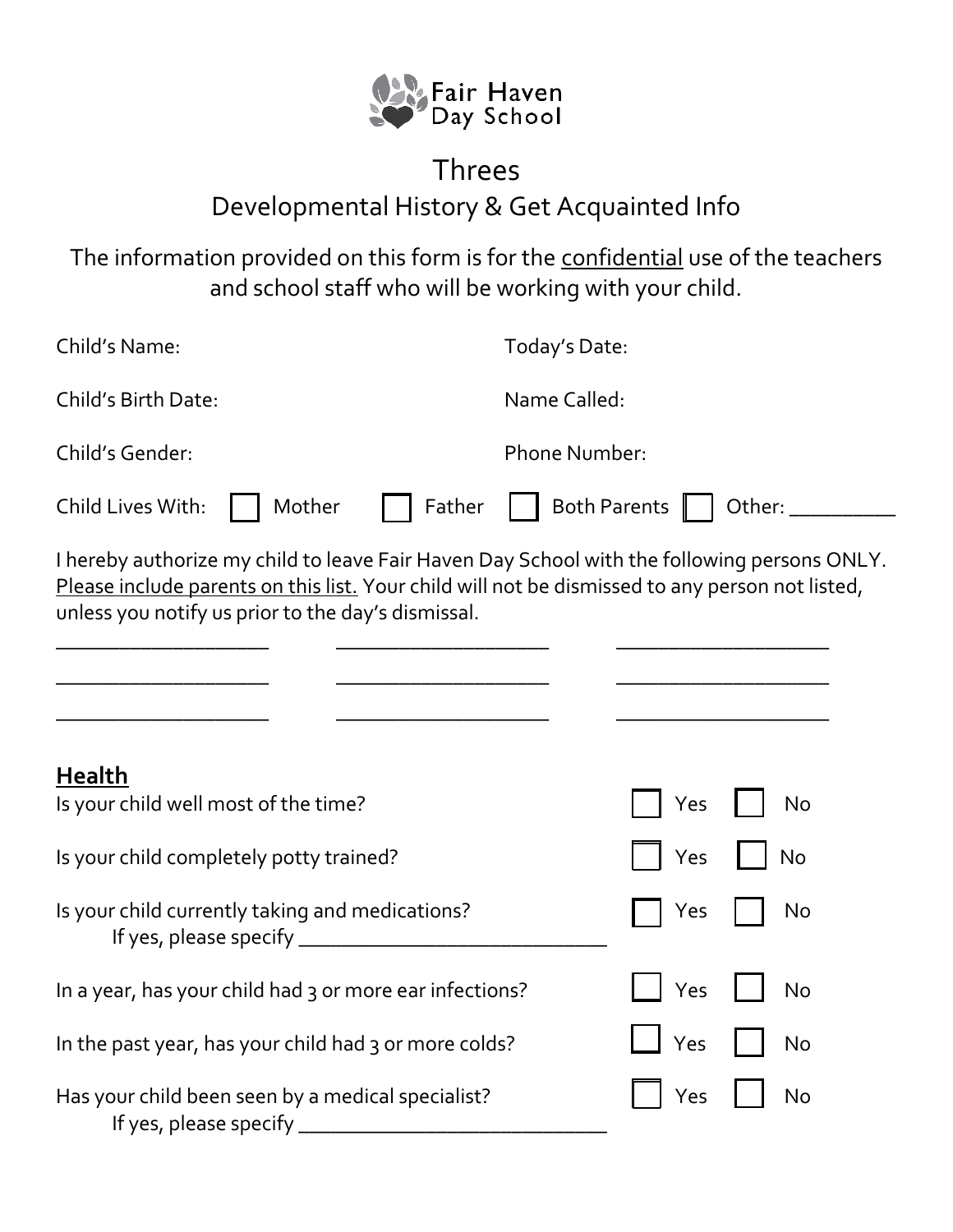| Does your child have any illnesses or disabilities?                                                                                          | Yes | No |
|----------------------------------------------------------------------------------------------------------------------------------------------|-----|----|
| Does your child have any contagious illnesses that could impact other children or staff<br>(malaria, TB, Hepatitis A, Hepatitis B, HIV etc)? | Yes | No |
| Has your child been hospitalized?                                                                                                            | Yes | No |
| Has your child had any of the following? Please check all that are applicable.<br><b>Premature Birth</b>                                     |     |    |
| Breathing/respiratory problems at birth                                                                                                      |     |    |
| Birth injury or defect                                                                                                                       |     |    |
| Head injury                                                                                                                                  |     |    |
| Convulsions/seizures                                                                                                                         |     |    |
| Allergies (eczema, hives, drugs, food, hay fever, asthma, insect stings)                                                                     |     |    |
| Please describe any of the above items if applicable: __________________________                                                             |     |    |
|                                                                                                                                              |     |    |
|                                                                                                                                              |     |    |

## **Developmental History**

How do you comfort your child?

What are your child's favorite activities?

| What language is spoken at home?                                                |                          |              |
|---------------------------------------------------------------------------------|--------------------------|--------------|
| Has your child had group play experience?<br>If yes, please specify ___________ | No Ves No                |              |
| Does your child enjoy playing alone?                                            | Yes     No               |              |
| Does your child read often?                                                     | $\vert$   Yes $\vert$ No |              |
| Is your child read to often?                                                    | $ $   Yes                | $\vert$   No |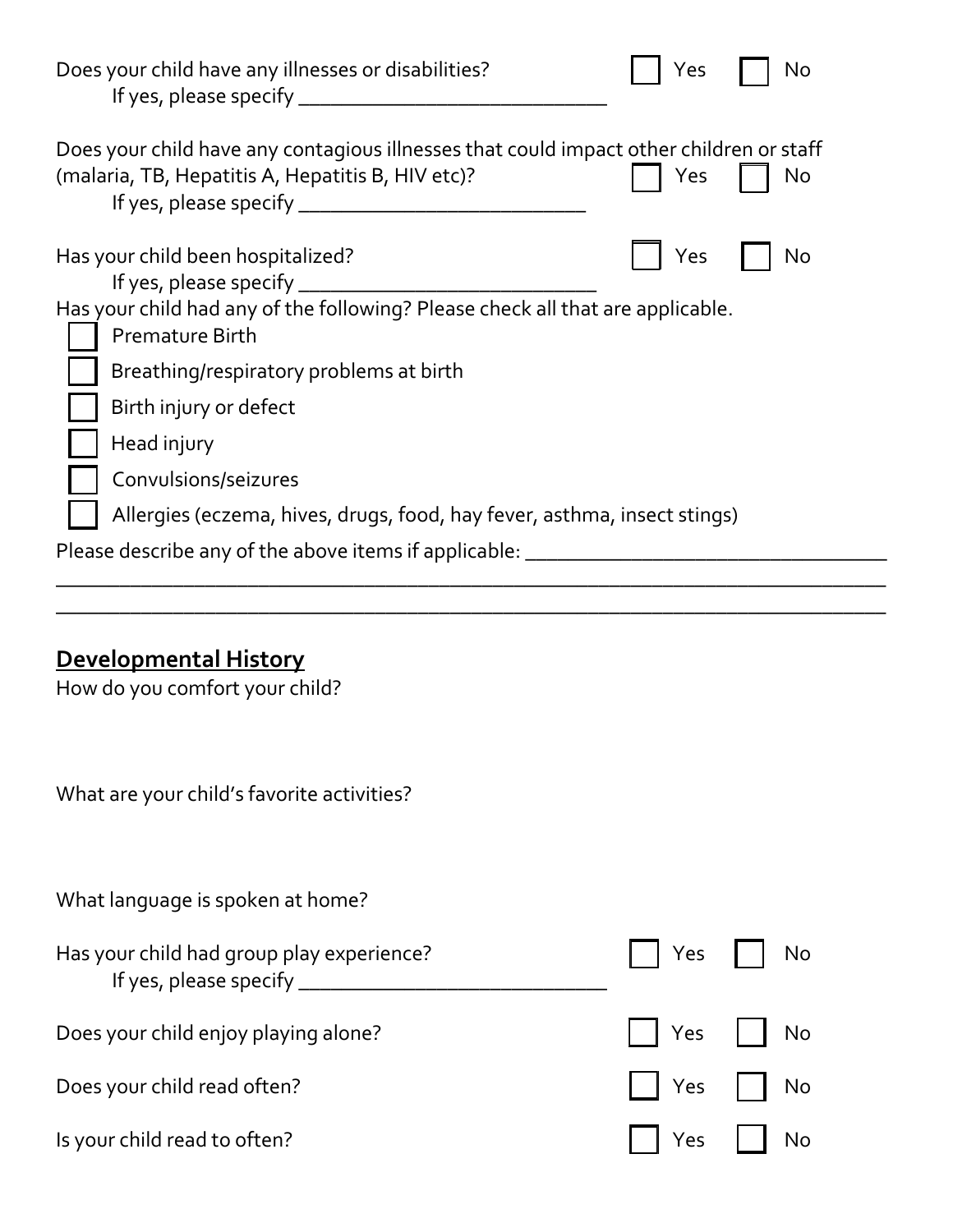| Does your child enjoy books?                                                                                                                                  | Yes<br>No |  |  |  |
|---------------------------------------------------------------------------------------------------------------------------------------------------------------|-----------|--|--|--|
| Does your child attend church school?                                                                                                                         | No<br>Yes |  |  |  |
|                                                                                                                                                               |           |  |  |  |
|                                                                                                                                                               |           |  |  |  |
| To the best of your knowledge, does your child have any special fears?                                                                                        |           |  |  |  |
| <b>Family Information</b><br>  Married   Separated   Divorced<br>Marital status of parents                                                                    | Other     |  |  |  |
| If parents are divorced/separated, please describe custody and visitation agreement for the<br>child:                                                         |           |  |  |  |
| Others in your house:<br>Please give name, ages, and relationship                                                                                             |           |  |  |  |
| Please list any other significant person's in your child life (step families, grandparents,<br>babysitters etc.) Include names and relationship to the child. |           |  |  |  |
| With whom does the child stay when parents are away? ___________________________                                                                              |           |  |  |  |
| Does your family have any pets in the home?                                                                                                                   | Yes<br>No |  |  |  |
|                                                                                                                                                               |           |  |  |  |